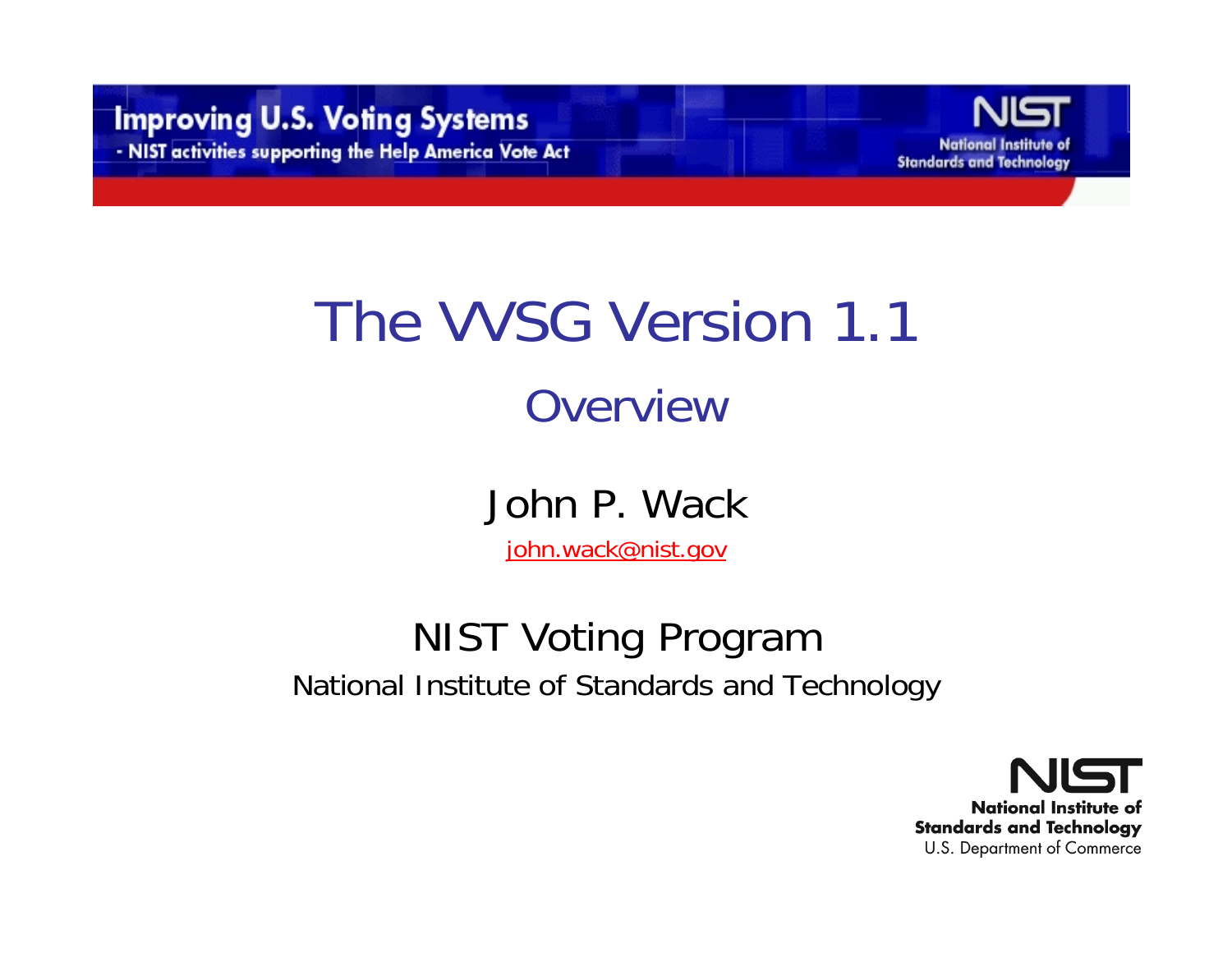

#### **Overview**

- ■ Background and issues
- **Selection criteria for ported material**
- **Service Service Overview of the ported material**
- **Associated testing material**
- **Next steps**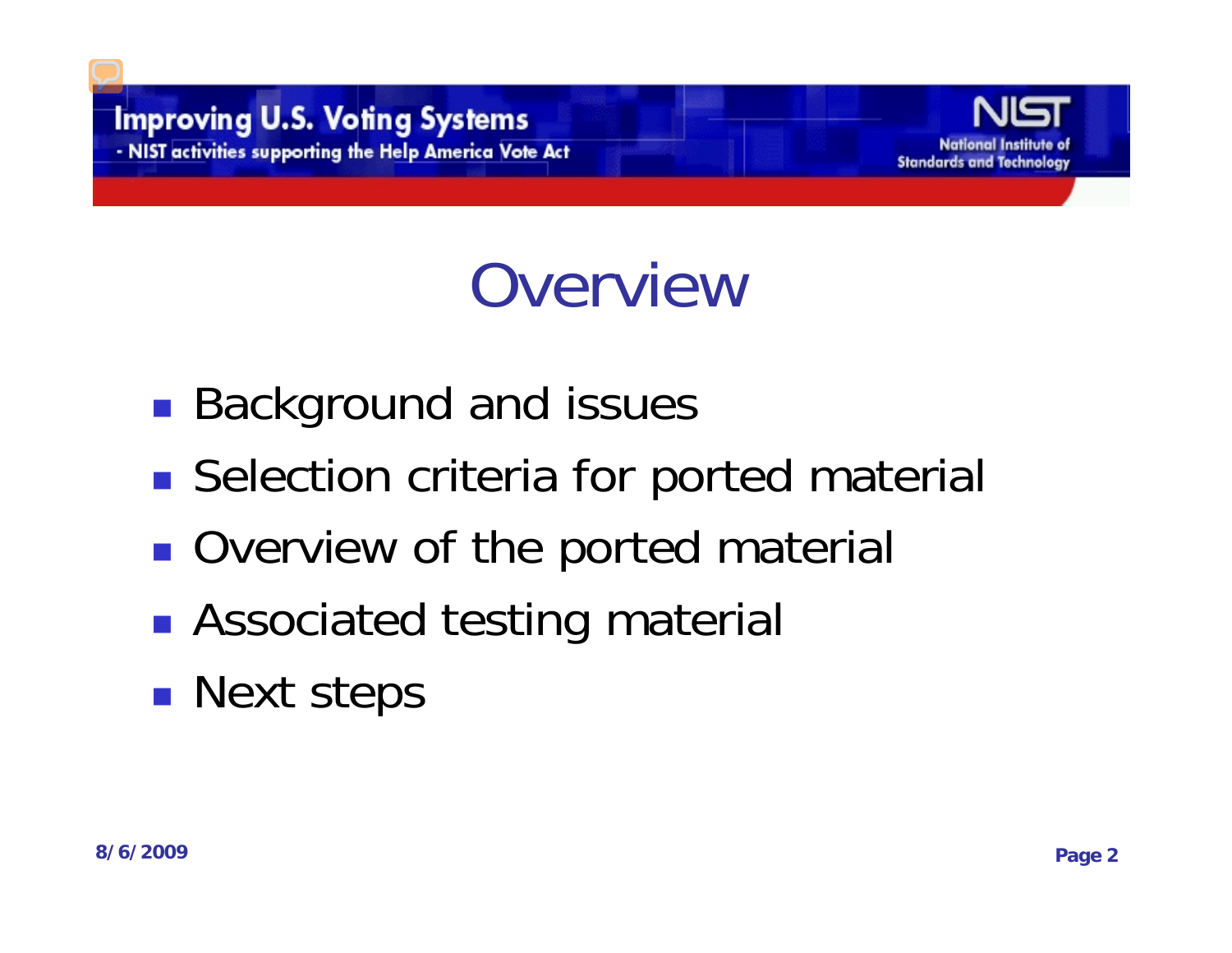

# Terminology

- VVSG – Voluntary Voting System Guidelines
- **VVSG Version 1.1 the revised version** of VVSG 2005
- **NUSG Version 2.0 VVSG Next Iteration** - the TGDC Recommendations of 2007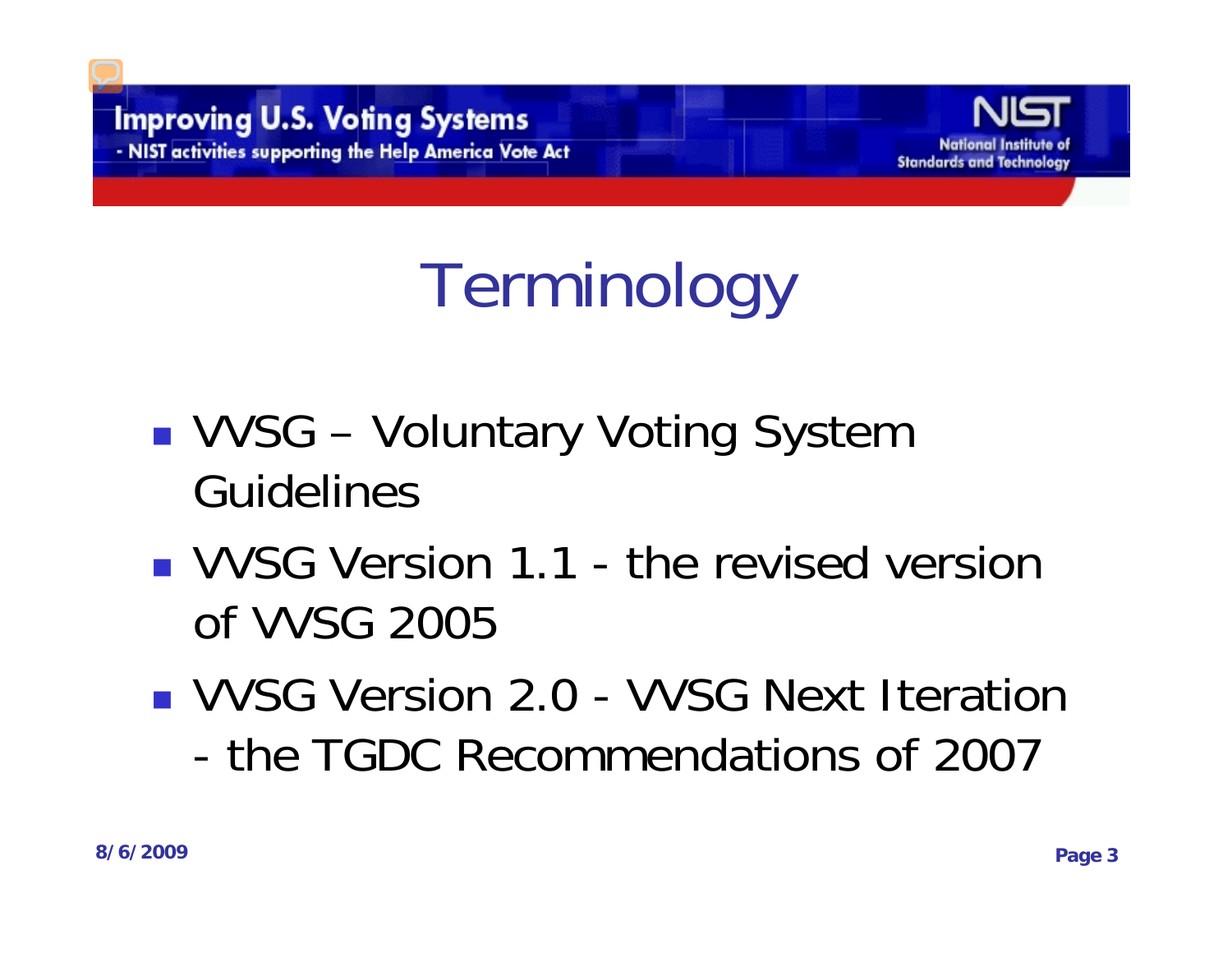

# Background and Issues

- VVSG 2005
	- П Required currently for new voting systems and significant updates to existing
	- An incremental update to 2002 VSS, but major gaps exist
	- But, no uniform, public test suites available for labs to use
- **UD** VVSG Version 2.0
	- Complete rewrite of VVSG 2005
	- Ξ Improved in many areas, e.g., security, reliability benchmarks
	- Tests being written, will be publicly available
	- П Still in public review process, years from being required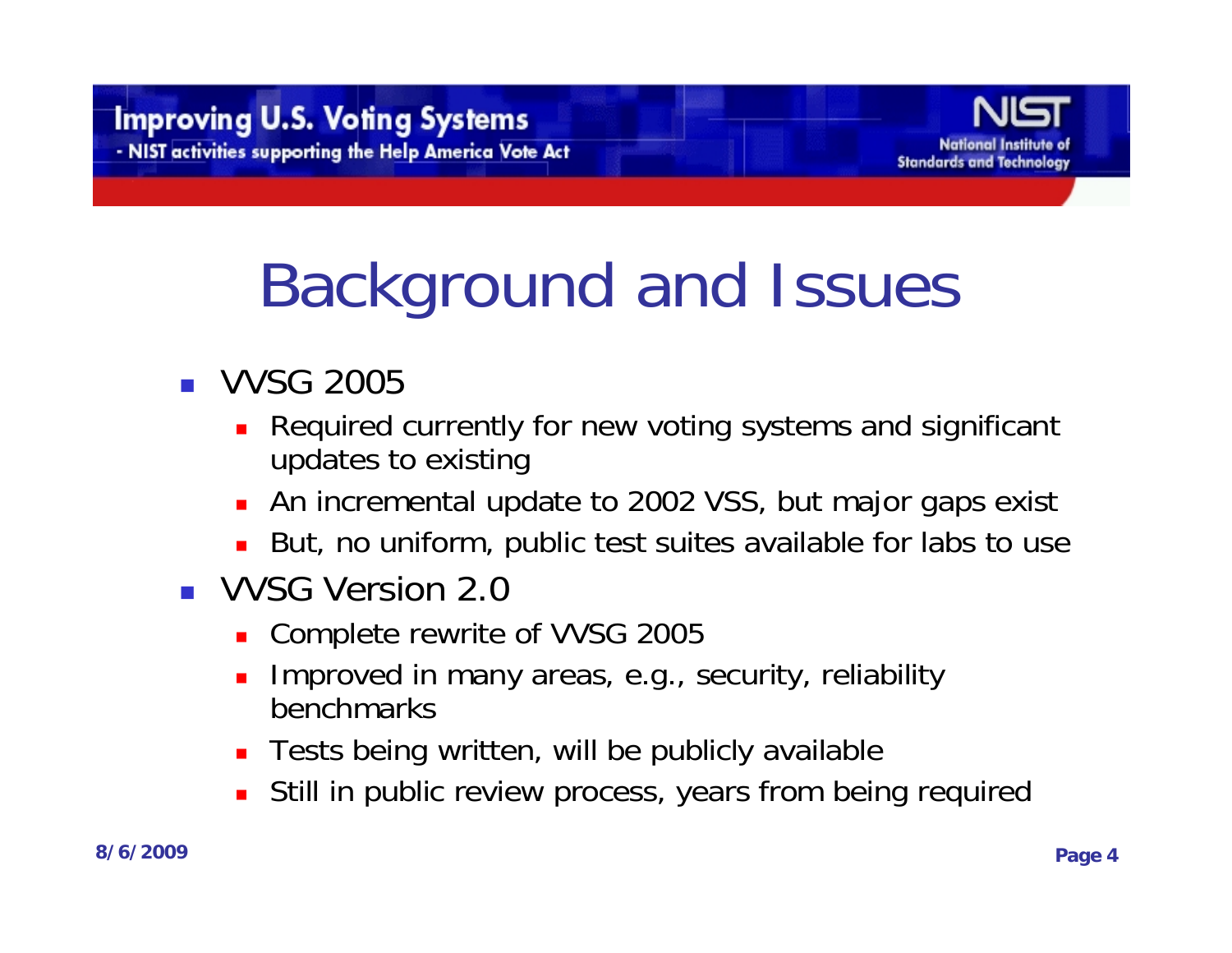

## VVSG Version 1.1

- **Idea is to bridge gap between VVSG** 2005 and 2.0 standards
- Port certain 2.0 material into 1.1
- Bring along the tests associated with the ported 2.0 material
- ■ Do this in roughly one year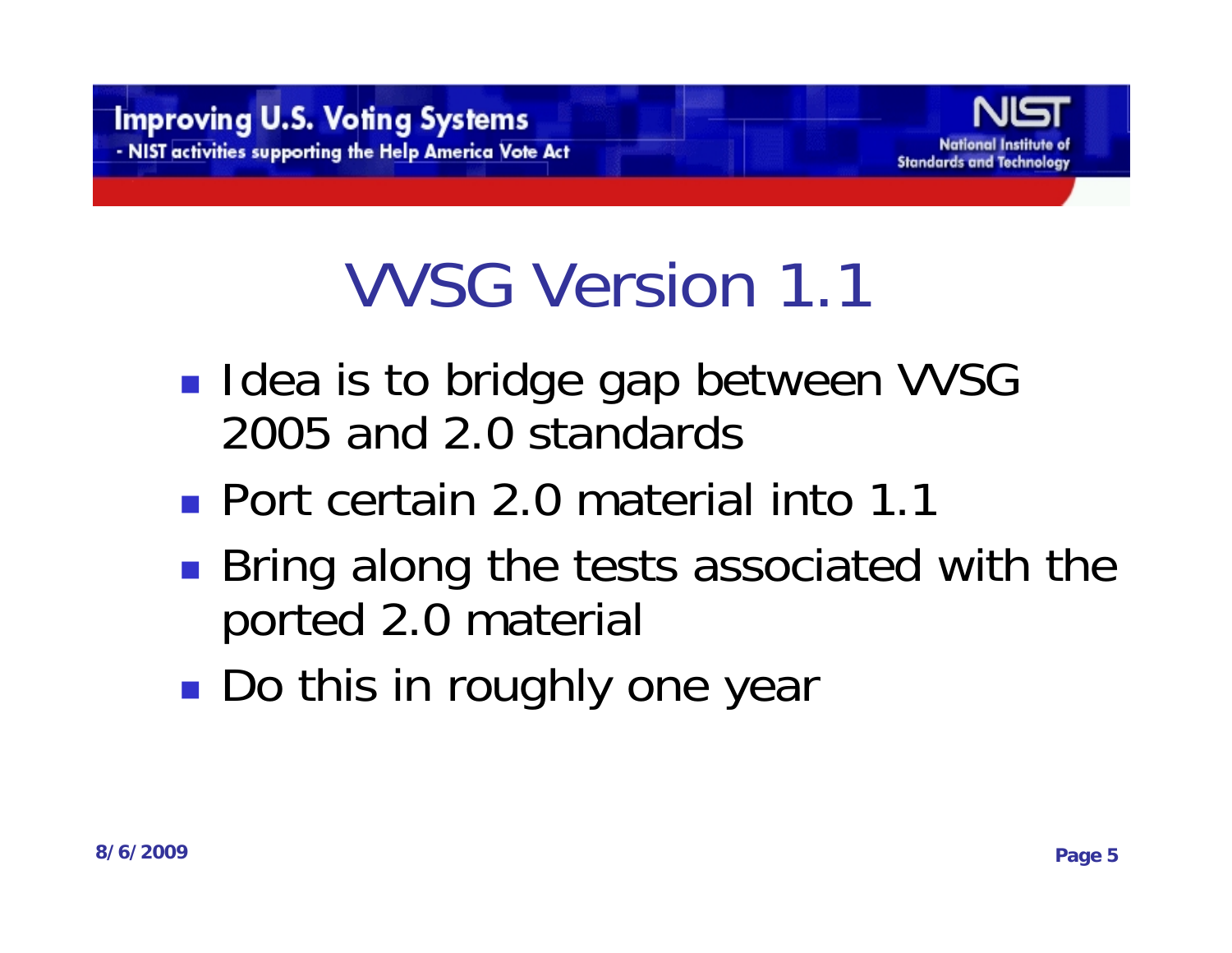

#### Steps

- **EAC developed strategy for 1.1**
- $\mathcal{L}_{\text{max}}$ NIST proposed material, EAC made final decisions
- $\mathcal{L}_{\mathcal{A}}$  EAC and NIST addressed public review comments to 2.0 material to be ported
- **NIST ported the updated 2.0 material to 1.1** 
	- Adjusted for differences in format and structure
- EAC to issue final versions and associated tests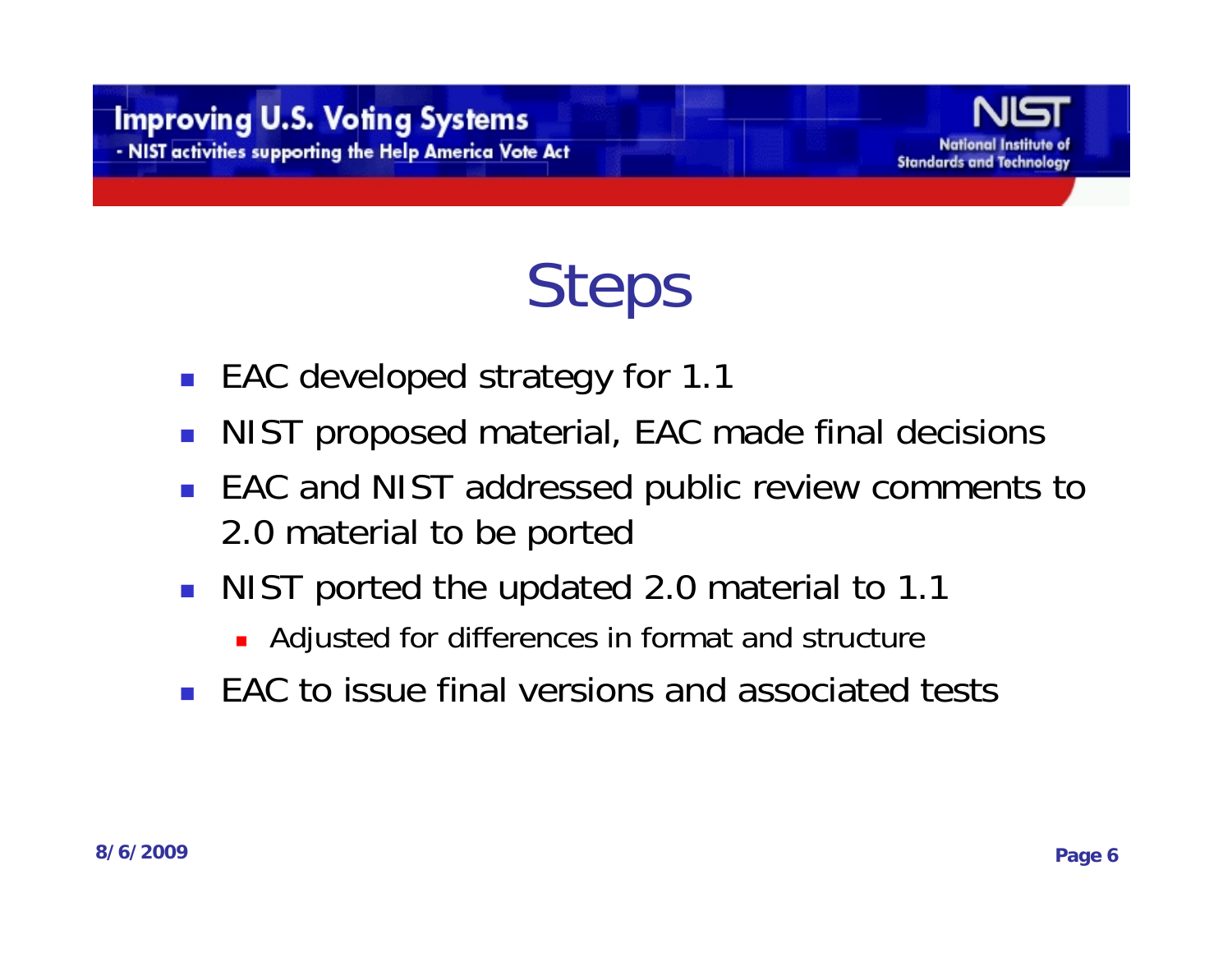

# Selection Criteria

- The material would improve testing of voting systems and fills major gaps
- **The material would not require further** research, is substantially ready for inclusion now
- **It would not involve changes in hardware or** significant changes in software
- **Document creation, public review, final** document can be produced within one year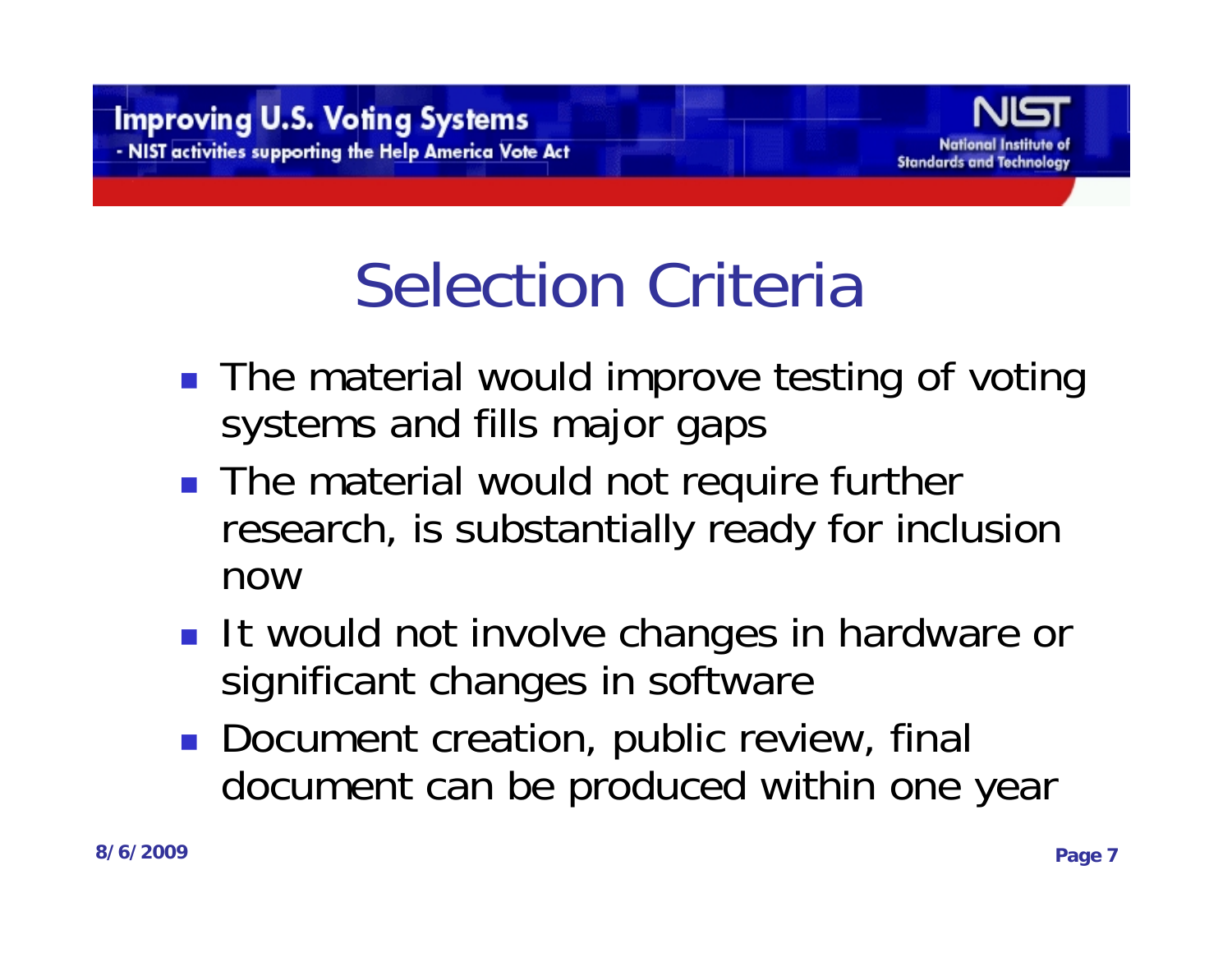

# Overview of Ported Material

- Human Factors almost all requirements
- Security
	- VVPAT
	- **Electronic records & Cryptography**
	- **System security specifications**
	- **External interface**
- Core
	- **S/W workmanship**
	- Reliability & Accuracy
	- П Humidity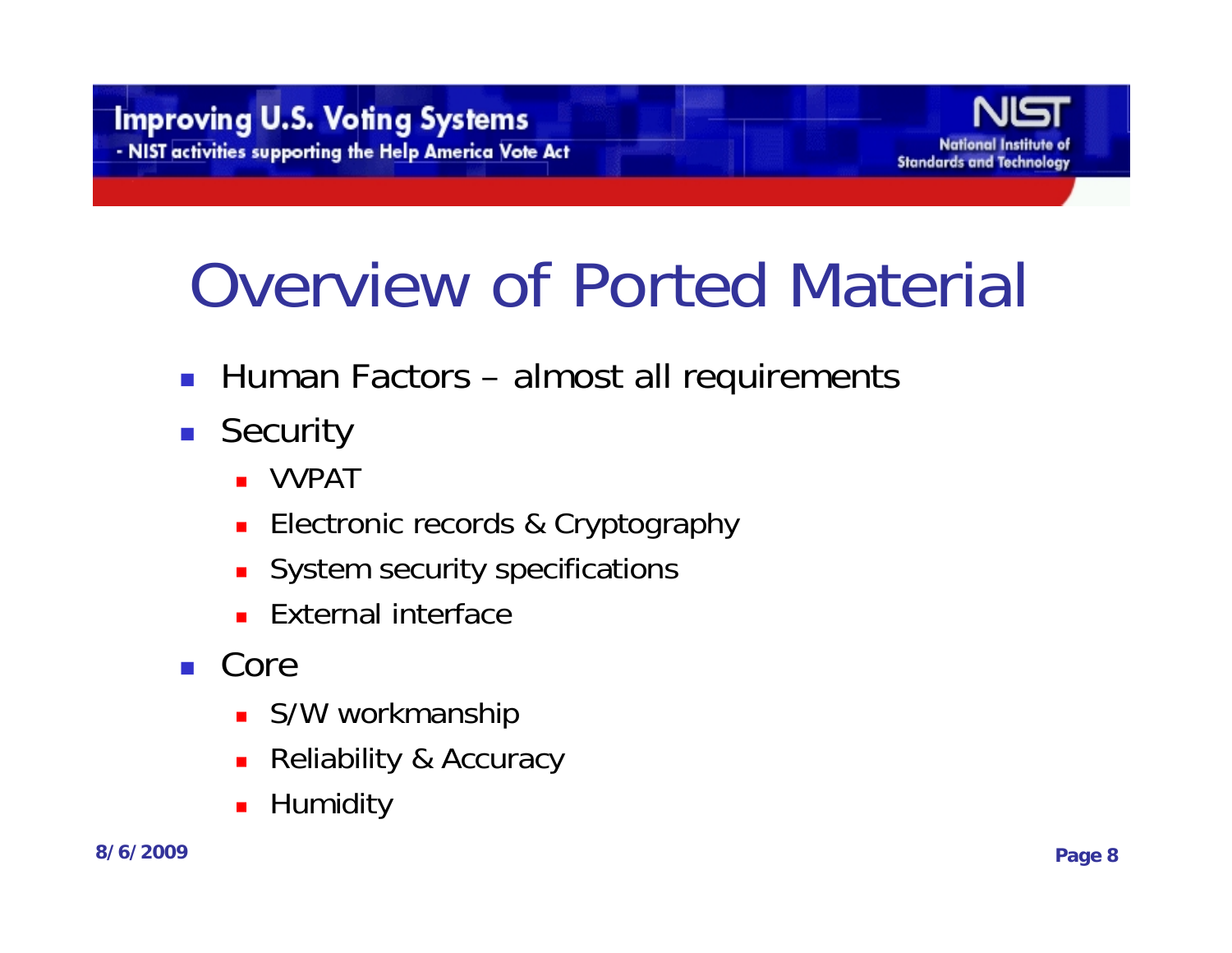

#### Human Factors

- **VVSG 2005 material was mostly new, based on** research, best practices, and standards relating to human factors and the design of user interfaces
- 2.0 material consists of minor modifications, clarifications, and a few additions to VVSG 2005:
	- Usability performance benchmarks
	- **Poll worker usability requirements**
- Usability performance benchmarks still being researched, were not ported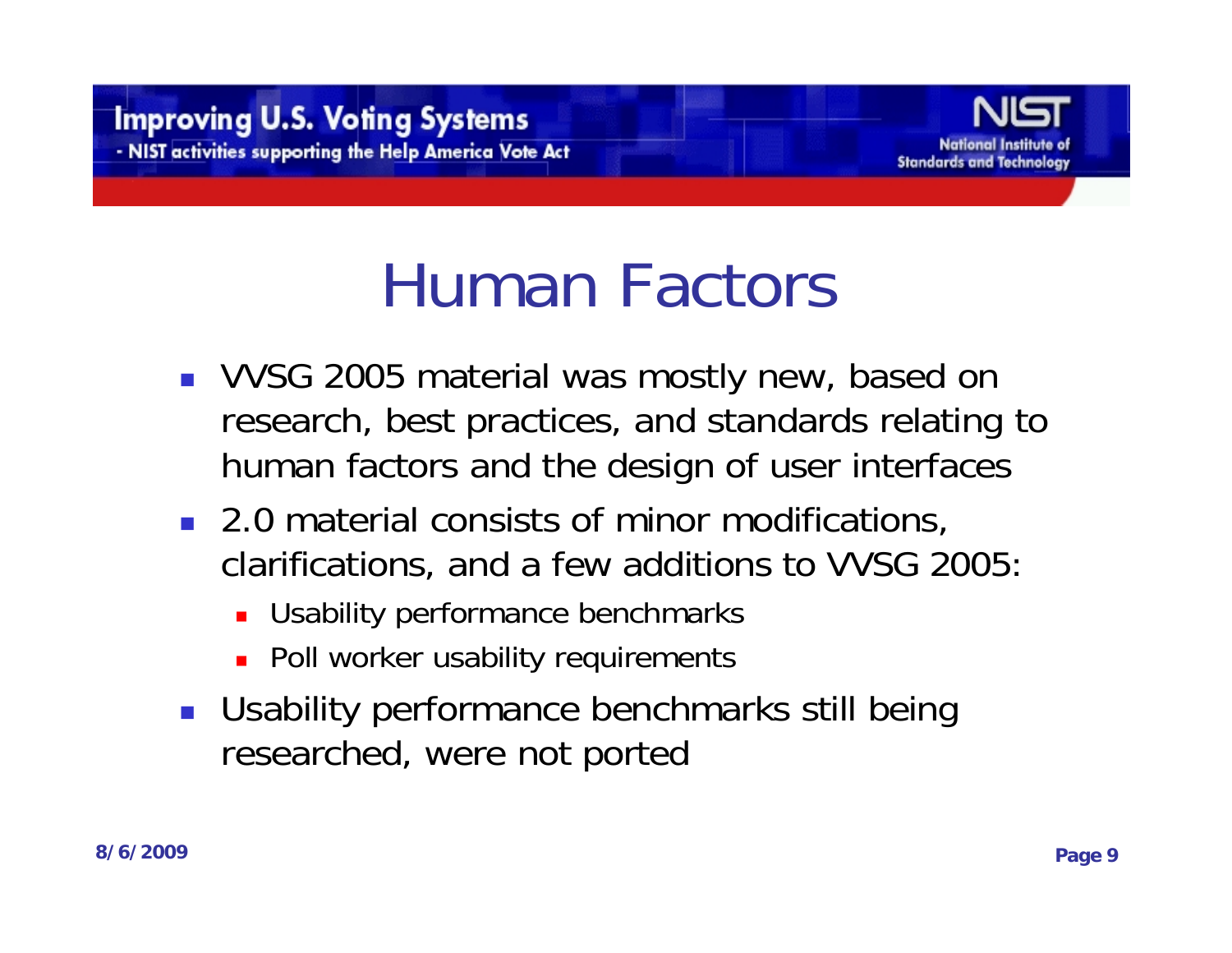

Security - 1

- VVSG 2005 VVPAT section was all new material, based on research, state laws and regulations, best practices, and standards
- 2.0 material primarily a maintenance level upgrade to VVSG 2005
	- L. Improves the auditability and usability of the paper records
	- Ensures that sufficient information is printed on the record so that the systems can be used for early voting and in multiprecinct vote centers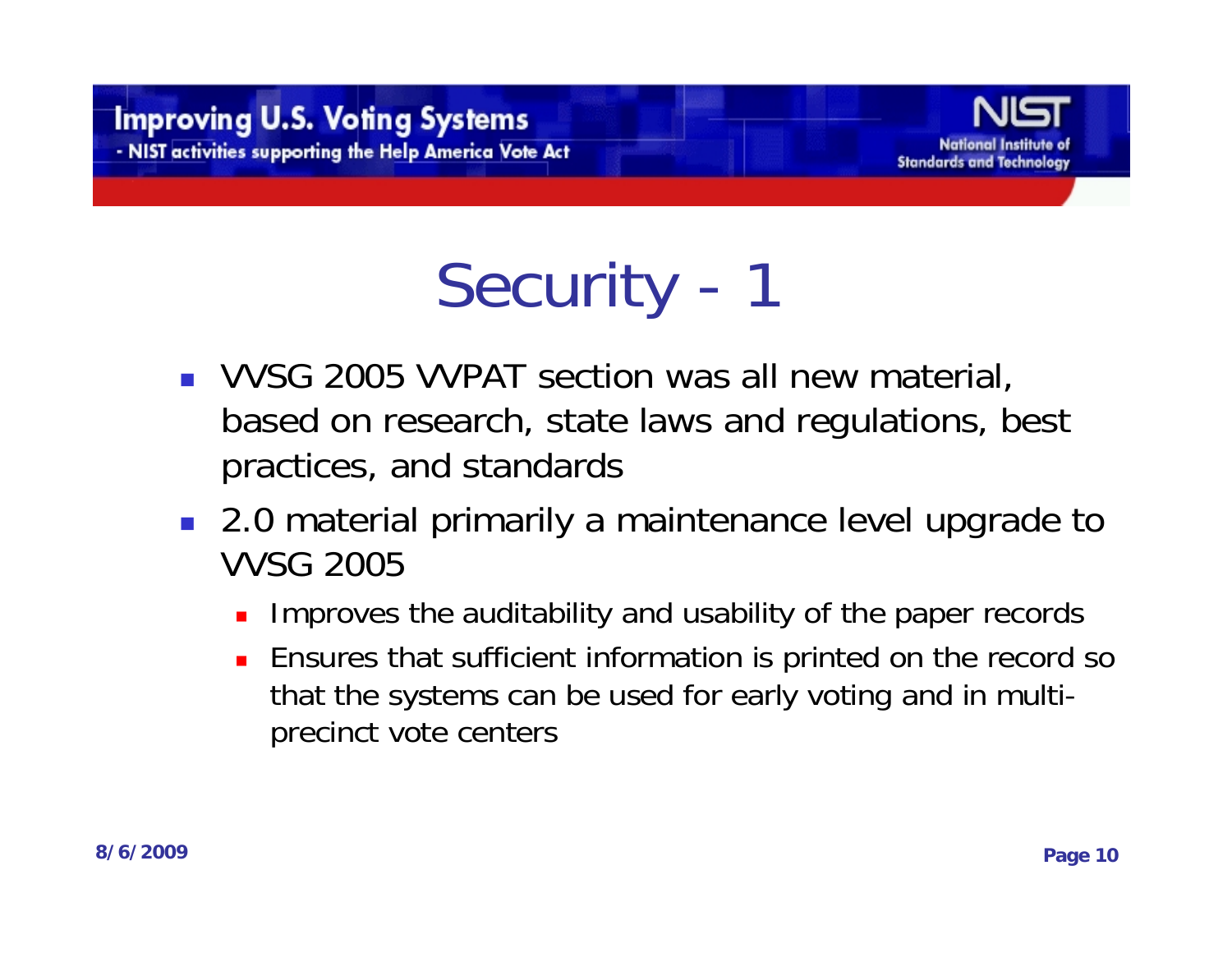#### **Improving U.S. Voting Systems** - NIST activities supporting the Help America Vote Act



# Security - 2

- **Electronic records requirements** 
	- Requirements were ported to require digital signatures on the electronic records
	- Software cryptographic modules can now be used in place of hardware modules
- System security specifications (documentation) requirements to assist test labs
	- $\mathcal{L}_{\mathcal{A}}$  More detailed templates being created as part of test materials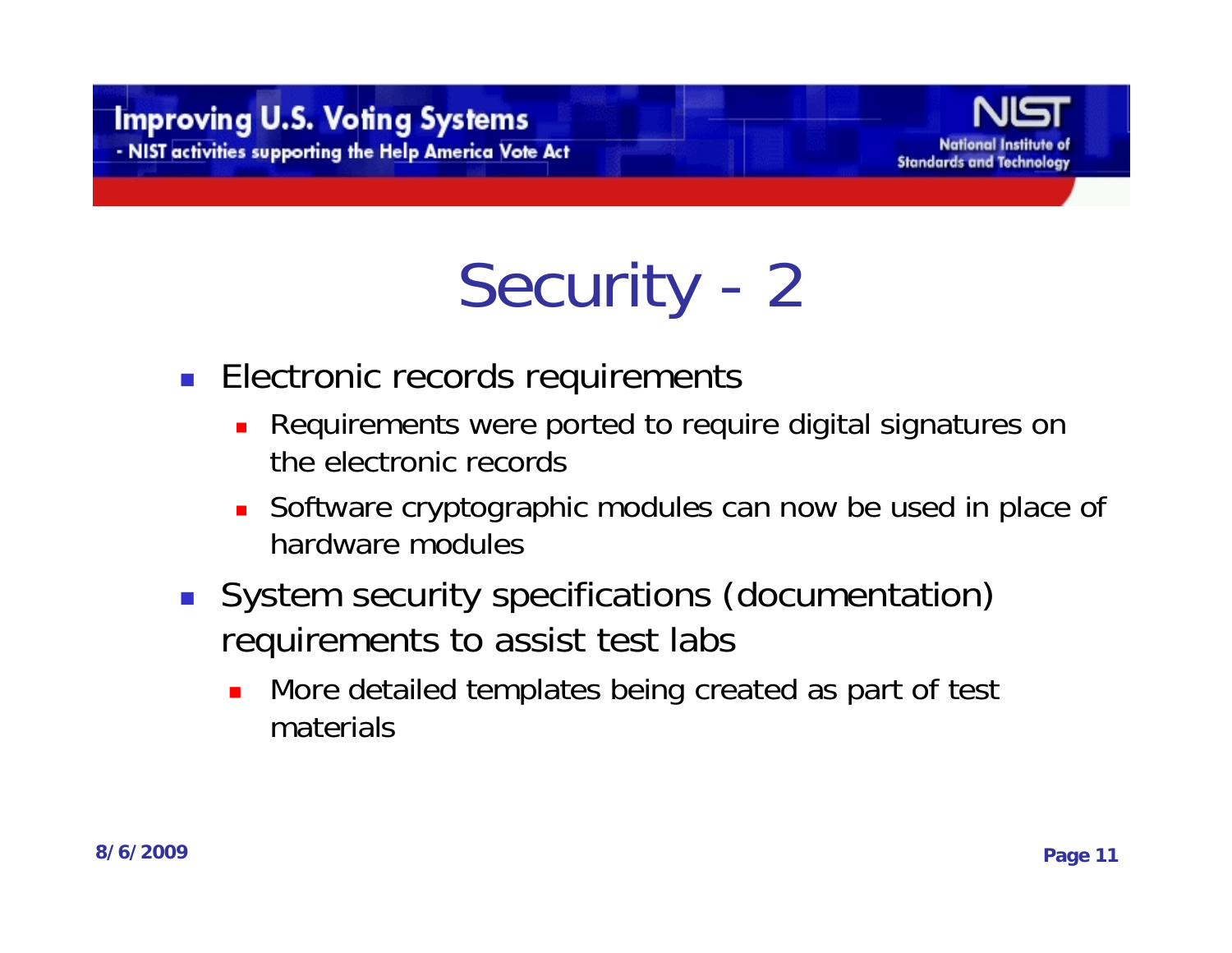#### **Improving U.S. Voting Systems** - NIST activities supporting the Help America Vote Act



# Security - 3

- $\mathbb{R}^3$  VVSG 2005 contains a setup validation requirement to help ensure that only appropriate certified software is loaded
	- П Permits an inquiry of the voting system software independent of the voting system software itself
	- П Especially important in that VVSG 2005 permits DREs with no independent audit trail
	- П This requirement would be implemented with special hardware
- $\mathcal{L}_{\mathcal{A}}$  As an alternative, new requirements were developed to help ensure that appropriate certified software is loaded
	- П Voting software must be digitally signed
	- П Digital signatures will be checked before loading
	- П Can be implemented in software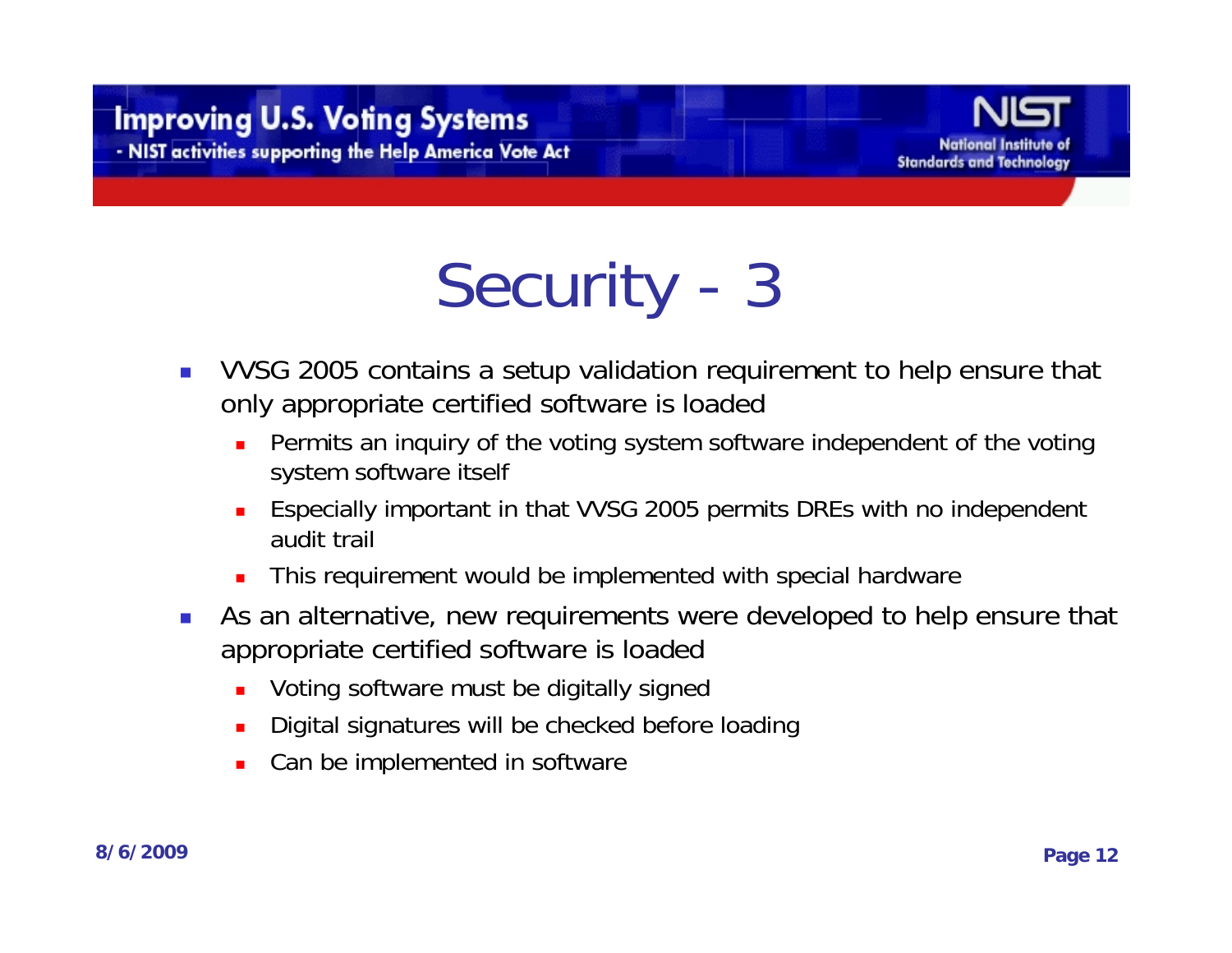

#### Core Areas - 1

- **Software workmanship requirements for coding** standards, software integrity checks (e.g., error checking)
- **Reliability & accuracy benchmarks (failures per ballot,** et al.)
	- Replaces VVSG 2005's 163 hour MTBF benchmark
	- Does not include 2.0's volume test requirements
- **Requirements for reliability & accuracy to be** evaluated based on performance over course of entire testing engagement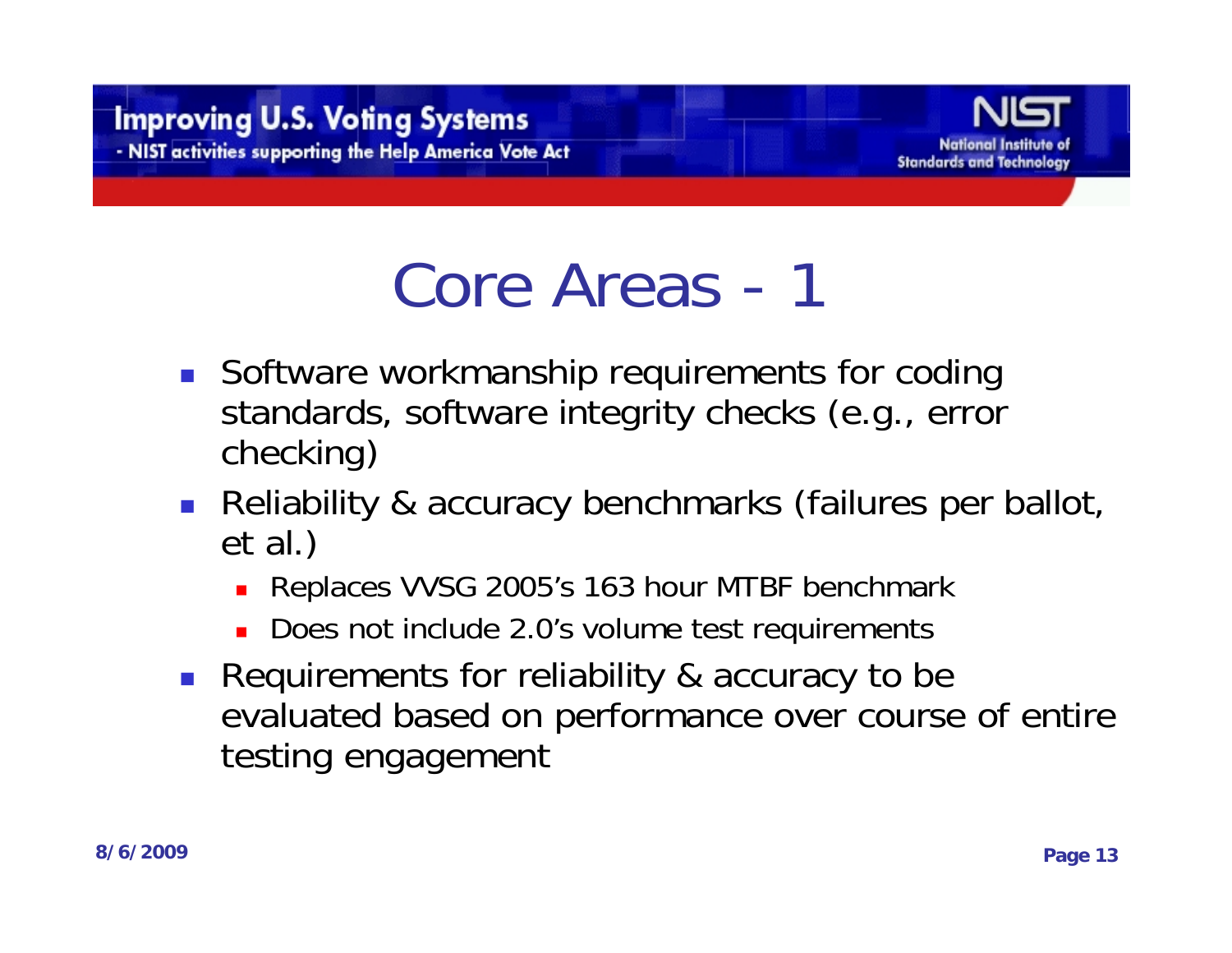

#### Core Areas - 2

- Humidity updated to require operational humidity testing as part of hardware tests
- Test plan and test report documentation requirements